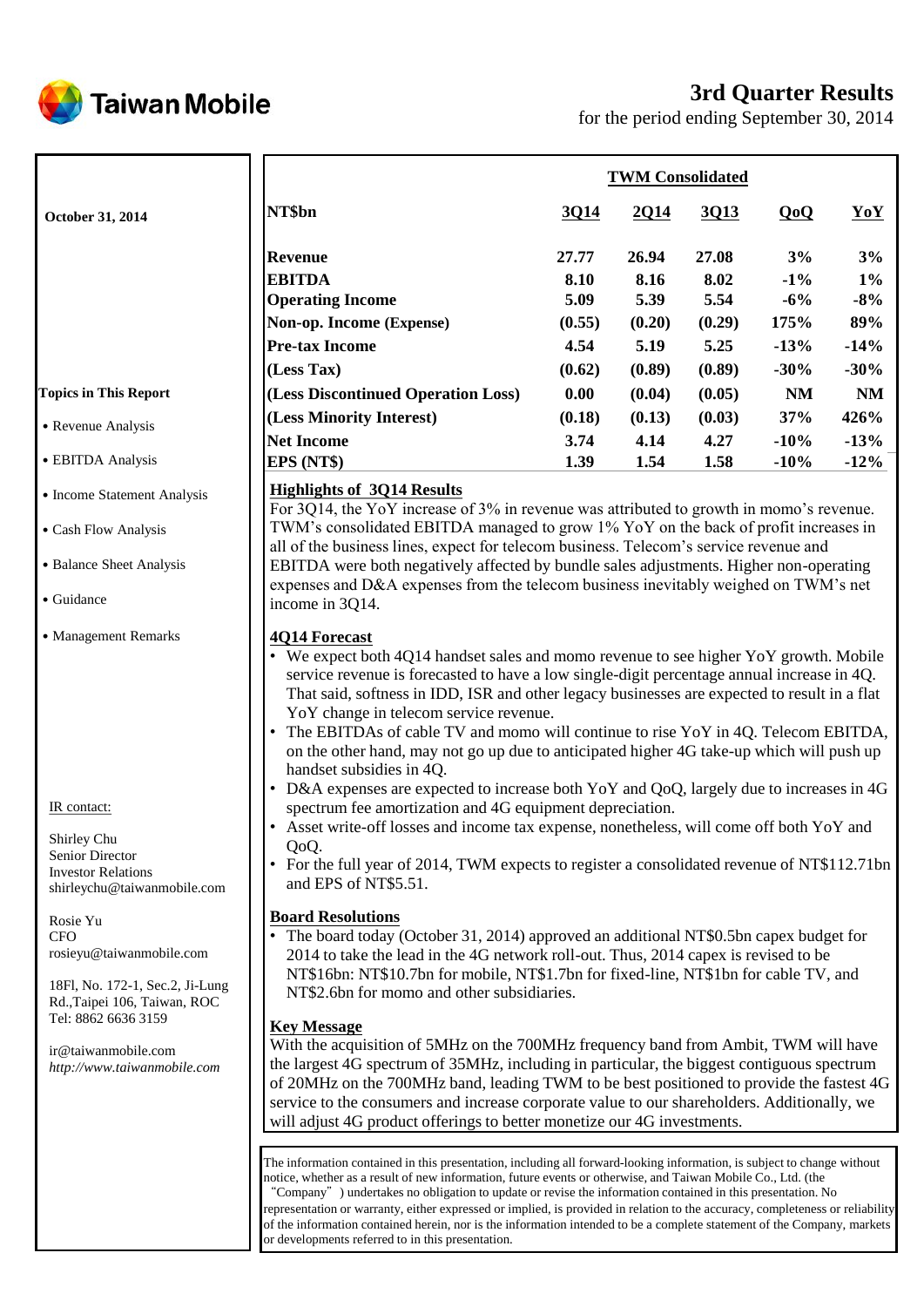

### **o I. Revenue Analysis**

### **Table 1. Key Operational Data**

| <b>Revenue (NT\$bn)</b>   | 3014  | <b>2Q14</b> | <b>3Q13</b> | QoQ    | YoY    |
|---------------------------|-------|-------------|-------------|--------|--------|
| <b>Telecom</b>            | 19.87 | 19.73       | 20.45       | $1\%$  | $-3%$  |
| Mobile Service            | 13.59 | 13.50       | 13.80       | 1%     | $-2%$  |
| Device Sales              | 4.51  | 4.46        | 4.69        | 1%     | $-4%$  |
| Fixed-line                | 0.84  | 0.84        | 0.87        | 0%     | $-3%$  |
| IDD                       | 0.42  | 0.43        | 0.53        | $-2\%$ | $-21%$ |
| ISR & Others              | 0.51  | 0.51        | 0.57        | 1%     | $-10%$ |
| <b>CATV</b>               | 1.60  | 1.58        | 1.57        | $1\%$  | 2%     |
| - Pay-TV related          | 1.10  | 1.09        | 1.08        | 1%     | 2%     |
| - Broadband               | 0.31  | 0.30        | 0.29        | 1%     | 6%     |
| - Content & others        | 0.19  | 0.18        | 0.19        | 5%     | $-1\%$ |
| $\mathbf{mono}^1$         | 6.28  | 5.62        | 5.12        | 12%    | 23%    |
| - TV shopping & catalogue | 2.14  | 1.98        | 2.16        | 8%     | $-1\%$ |
| - Online shopping         | 3.99  | 3.52        | 2.89        | 13%    | 38%    |
| Others <sup>2</sup>       | 0.11  | 0.11        |             | 3%     | NM     |

Note 1: momo announced the sale of its cosmetic stores and department store operations on March 28, 2014 and August 30, 2013, respectively. The related operating and non-operating results of the aforementioned business lines were reclassified retroactively as discontinued operations in the consolidated P&L and thus were not included in tables 1, 2 and 3.

Note 2: Other revenue primarily consists of rental income related to leases on commercial space owned by our 49.9%-held Taipei New Horizon Co., Ltd., which became a consolidated entity on Feb 21, 2014.

|                               | 3014    | <b>2014</b> | 3013  | QoQ   | YoY    |
|-------------------------------|---------|-------------|-------|-------|--------|
| <b>Mobile Subscribers (K)</b> | 7.498   | 7.413       | 7.158 | $1\%$ | 5%     |
| - Post-paid                   | 6.083   | 6.094       | 6,084 | 0%    | 0%     |
| <b>Monthly Churn</b>          | $2.0\%$ | $1.8\%$     | 2.1%  |       |        |
| MOU(bn)                       | 3.05    | 3.18        | 3.70  | $-4%$ | $-18%$ |
| Pay-TV Subs (K)               | 587     | 586         | 583   | $0\%$ | $1\%$  |
| Cable Broadband Subs (K)      | 187     | 185         | 179   | $1\%$ | 4%     |
| DTV Subs(K)                   | 164     | 152         | 113   | 8%    | 45%    |

| NT\$                                                  | 3014 | <b>2014</b> | 3013 | QoQ   | YoY   |
|-------------------------------------------------------|------|-------------|------|-------|-------|
| <b>Wireless</b><br>Post-paid ARPU<br>(residual value) | 843  | 837         | 847  | $1\%$ | 0%    |
| <b>Cable MSO</b>                                      |      |             |      |       |       |
| <b>Basic TV ARPU</b>                                  | 493  | 494         | 493  | 0%    | 0%    |
| <b>Broadband ARPU</b>                                 | 546  | 546         | 541  | 0%    | 1%    |
| <b>DTV ARPU</b>                                       | 133  | 133         | 139  | 0%    | $-4%$ |
| Blended ARPU <sup>1</sup>                             | 801  | 796         | 785  | 1%    | 2%    |

1. Cable TV & broadband related revenue (excluding content agency) divided by CATV subscriber number

### *Telecom:*

Under the relative fair value method, 3Q14 mobile service revenue declined 2% YoY attributed largely to the deduction of service revenue from handset bundles contracts sold previously. It would be flat YoY if residual value method was adopted. Having said that, mobile data adoption still reached 60% of the postpaid installed base at the end of 3Q14, rising from 51% a year ago. As a result, mobile broadband revenue rose 18% YoY for the quarter.

Under the relative fair value method, device sales grew slightly QoQ (vs. 15% QoQ drop in 2Q14) due to the introduction of the iPhone 6 in late September. The YoY decline, however, was because of a higher mix of low-end smartphones in 3Q14 compared to a year ago.

IDD revenue decline came largely from pricing competition from rivals and OTT service substitution.

### *Cable:*

Benefiting from continual increases in digital TV service adoption and organic growth in basic TV subscriptions, pay-TV related revenue reported a 2% YoY growth.

Broadband revenue maintained a mid-single digit YoY growth on the back of a steady increase in the cable internet subscriber base.

DTV ARPU was down YoY due to a higher customer mix of promotional basic HD programs, which was offered to new household subscribers as a means to boost DTV penetration rate. However, blended ARPU still grew 2% YoY as a result of our upselling strategy.

### *momo*

momo's revenue increase was mainly due to a solid 38% YoY growth in the online shopping business. In addition, both momo's TV shopping and online shopping revenues were on the rise sequentially.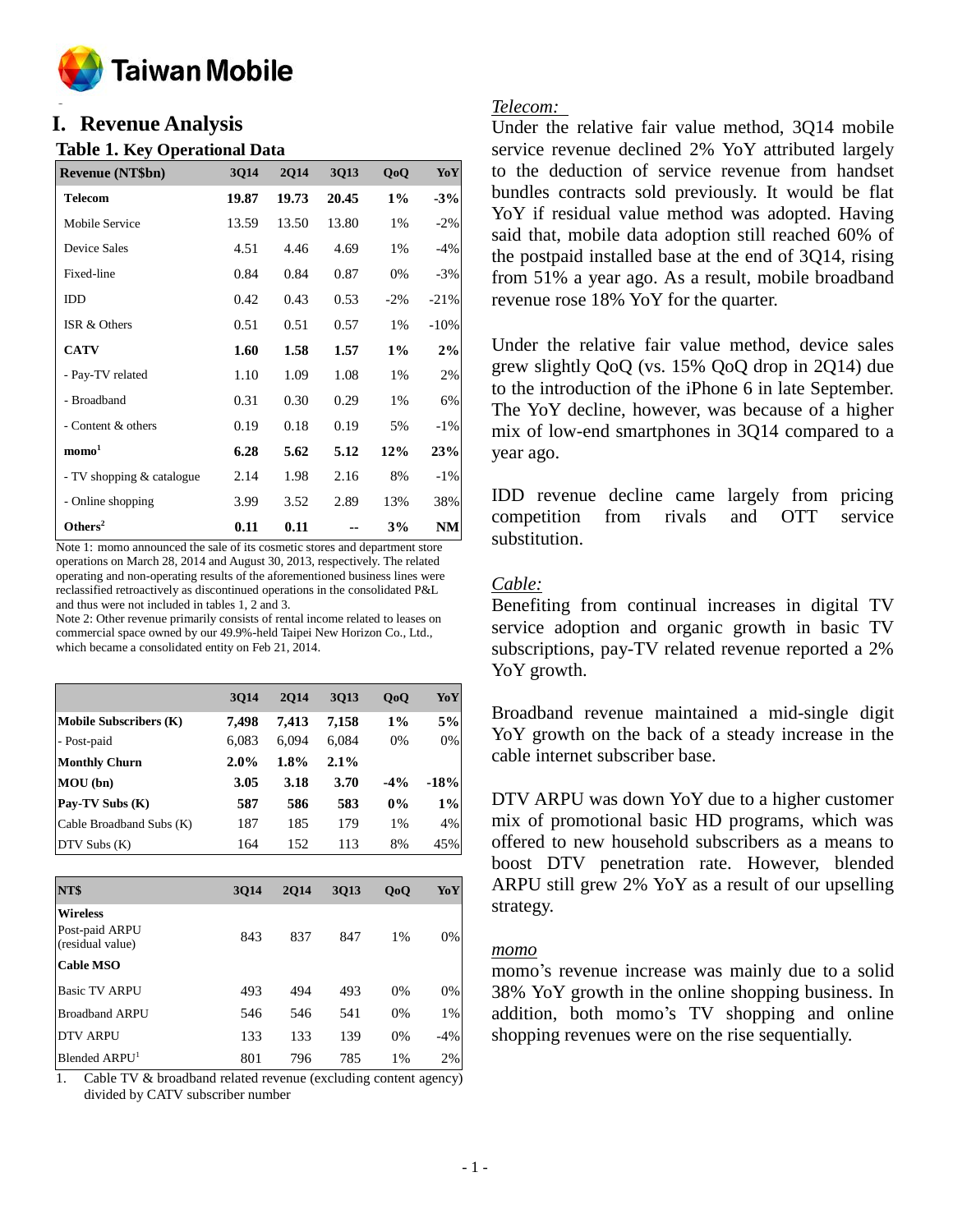

# **II. EBITDA Analysis**

### **Table 2. EBITDA Breakdown**

| NT\$bn        | 3Q14  | 2Q14  | 3Q13                                                | QoQ                     | Yo Y                    |
|---------------|-------|-------|-----------------------------------------------------|-------------------------|-------------------------|
| <b>EBITDA</b> | 8.10  | 8.16  | 8.02                                                | $-1\%$                  | $1\%$                   |
| - Telecom     | 6.73  | 6.85  | 6.99                                                | $-2\%$                  | $-4%$                   |
| - CATV        | 0.86  | 0.86  | 0.82                                                | 0%                      | 5%                      |
| - $momo1$     | 0.46  | 0.39  | 0.22                                                | 17%                     | 113%                    |
| - others      | 0.07  | 0.06  | $-$                                                 | 15%                     | $\mathrm{NM}$           |
| Margin        | 29.2% | 30.3% |                                                     | 29.6% -1.1ppts -0.5ppts |                         |
| - Telecom     | 33.9% | 34.7% | 34.2%                                               |                         | $-0.9$ ppts $-0.3$ ppts |
| - CATV        | 53.8% | 54.3% | 52.4%                                               |                         | $-0.5$ ppts $+1.4$ ppts |
| - momo        | 7.3%  | 7.0%  | 4.2%                                                |                         | $+0.3$ ppts $+3.1$ ppts |
| - others      | 60.3% | 53.9% |                                                     | $- +6.4$ ppts           | <b>NM</b>               |
| D&A           | 3.02  | 2.77  | 2.50                                                | 9%                      | 21%                     |
| - Telecom     | 2.69  | 2.46  | 2.24                                                | 9%                      | 20%                     |
| - CATV        | 0.21  | 0.20  | 0.18                                                | 8%                      | 20%                     |
| $-$ momo $1$  | 0.03  | 0.03  | 0.03                                                | 5%                      | 25%                     |
| - others      | 0.04  | 0.04  | $\hspace{0.05cm} -\hspace{0.05cm} -\hspace{0.05cm}$ | 4%                      | NM                      |
| <b>EBIT</b>   | 5.09  | 5.39  | 5.52                                                | $-6%$                   | $-8%$                   |
| - Telecom     | 4.04  | 4.39  | 4.75                                                | $-8%$                   | $-15%$                  |
| - CATV        | 0.65  | 0.66  | 0.65                                                | $-2\%$                  | 1%                      |
| $-$ momo $1$  | 0.43  | 0.36  | 0.19                                                | 18%                     | 125%                    |
| - others      | 0.03  | 0.02  |                                                     | 38%                     | $\mathrm{NM}$           |

Note 1: momo announced the sale of its cosmetic stores and department store operations on March 28, 2014 and August 30, 2013, respectively. The related operating and non-operating results of the aforementioned business lines were reclassified retroactively as discontinued operations in the consolidated P&L and thus were not included in tables 1, 2 and 3.

Note 2: The combined total of telecom, HBG, momo and others does not equal the consolidated total of each account due to minor adjustments and eliminations.

### **Table 3. Non-operating Item**

|                                   | -      |        |        |                |      |
|-----------------------------------|--------|--------|--------|----------------|------|
| NT\$bn                            | 3014   | 2014   | 3013   | 0 <sub>0</sub> | YoY  |
| <b>Non-Operating</b>              | (0.55) | (0.20) | (0.29) | 175%           | 89%  |
| -Net Interest Income<br>(Expense) | (0.15) | (0.12) | (0.08) | 29%            | 96%  |
| - Write-off Loss                  | (0.43) | (0.09) | (0.20) | 393%           | 118% |
| -Others                           | 0.04   | 0.01   | (0.01) | 423%           | NΜ   |

Note 1: momo announced the sale of its cosmetic stores and department store operations on March 28, 2014 and August 30, 2013, respectively. The related operating and non-operating results of the aforementioned business lines were reclassified retroactively as discontinued operations in the consolidated P&L and thus were not included in tables 1, 2 and 3.

### EBITDA Analysis

3Q14 consolidated EBITDA grew 1% YoY mainly credited to momo's pronounced profit growth.

Telecom EBITDA decreased YoY in 3Q14 as 4G revenue in the early stage of the service launch has not been significant. The well-received iPhone6/6plus introduced in late September also increased our handset subsidies QoQ.

D&A expense increased due to expanding 4G network rollout and the amortization of the 4G license fees starting once 4G launched on the 700MHz and 1800MHz in June and September, respectively.

In 3Q14, rising revenues in HBG's broadband and DTV businesses supported a YoY increase to its EBIDTA. D&A expense increase was due to a rising depreciation expense from a growing installed base for the digital set-top-boxes.

In 3Q14, momo's EBITDA in the online shopping business grew around 150% YoY credited to strong revenue growth and margin expansion. EBITDA in the TV home shopping service grew by 62% YoY largely due to channel cost cutting measures. Thus, momo's EBITDA increased by 113% YoY in 3Q14, much higher than the 43% YoY rise a quarter ago. Its EBITDA margin also expanded to 7.3% for the quarter from 4.2% during the same period last year.

### Non-Operating Item Analysis

3Q14 interest expense rose QoQ and YoY, due to higher borrowings related to paying cash dividends and 4G spectrum payments, respectively. In addition, more asset write-offs were executed in the quarter, leading to a higher non-operating expense.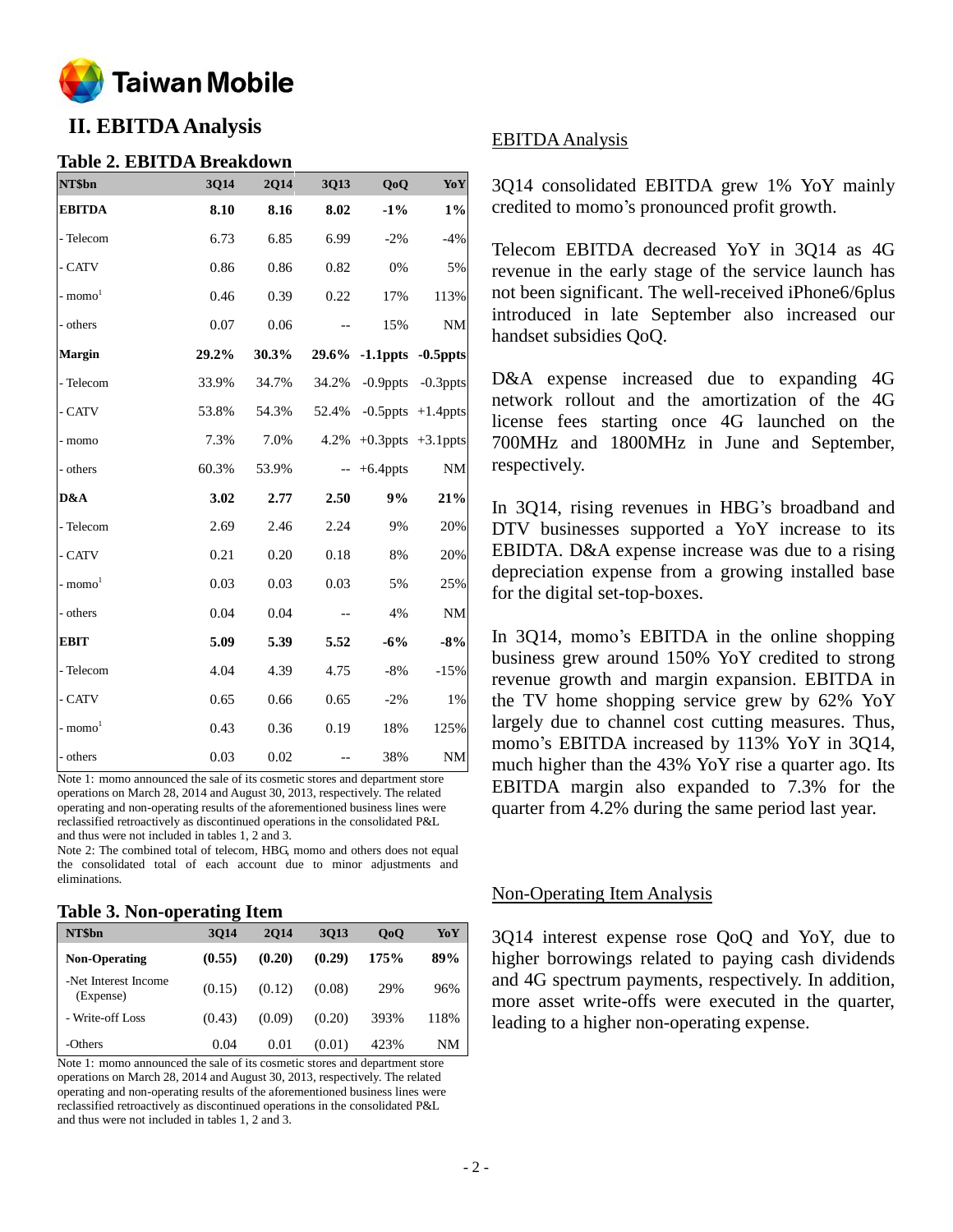

# **III. Income Statement Analysis**

### **Table 4. 3Q14 Consolidated Results vs. Forecast**

| NT\$bn                   | 3Q14   | YoY         | $%$ of<br>3Q14<br><b>Forecast</b> |
|--------------------------|--------|-------------|-----------------------------------|
| <b>Revenue</b>           | 27.77  | 3%          | 98%                               |
| <b>Operating Cost</b>    | 18.32  | 6%          | 96%                               |
| <b>Operating Expense</b> | 4.36   | 1%          | 98%                               |
| <b>Operating Income</b>  | 5.09   | $-8\%$      | 108%                              |
| Non-op. Income (Expense) | (0.55) | 89%         | 88%                               |
| Pre-tax Income           | 4.54   | $-14%$      | 111%                              |
| (Less Tax)               | (0.62) | $-30\%$     | 113%                              |
| (Minority Interest)      | (0.18) | 426%        | 162%                              |
| <b>Net Income</b>        | 3.74   | $-13%$      | 109%                              |
| EPS (NT\$)               | 1.39   | $-12%$      | 109%                              |
| <b>EBITDA</b>            | 8.10   | $1\%$       | 103%                              |
| EBITDA margin            | 29.2%  | $-0.5$ ppts |                                   |

### Income Statement Analysis

### *YoY Analysis*

For 3Q14, the YoY increase of 3% in revenue was attributed to growth in momo's revenue. TWM's consolidated EBITDA managed to grow 1% YoY on the back of profit increases in all of the business lines, expect for telecom business. Telecom's service revenue and EBITDA were both negatively affected by bundle sales adjustments. Higher non-operating expenses and D&A expenses from the telecom business inevitably weighed on TWM's net income in 3Q14.

### *Guidance Achievement Rate Analysis*

The lower-than-expected revenue was mainly due to a handset sales shortfall resulting from weaker demand for high-end 3G smartphones.

Consolidated EBITDA exceeded our guidance by 3% due to lower-than-expected telecom opex and higher-than-expected profit from momo.

D&A and non-operating expenses, mainly interest expense, also came in lower than forecast.

As such, 3Q14 net income was ahead of our forecast by 9%.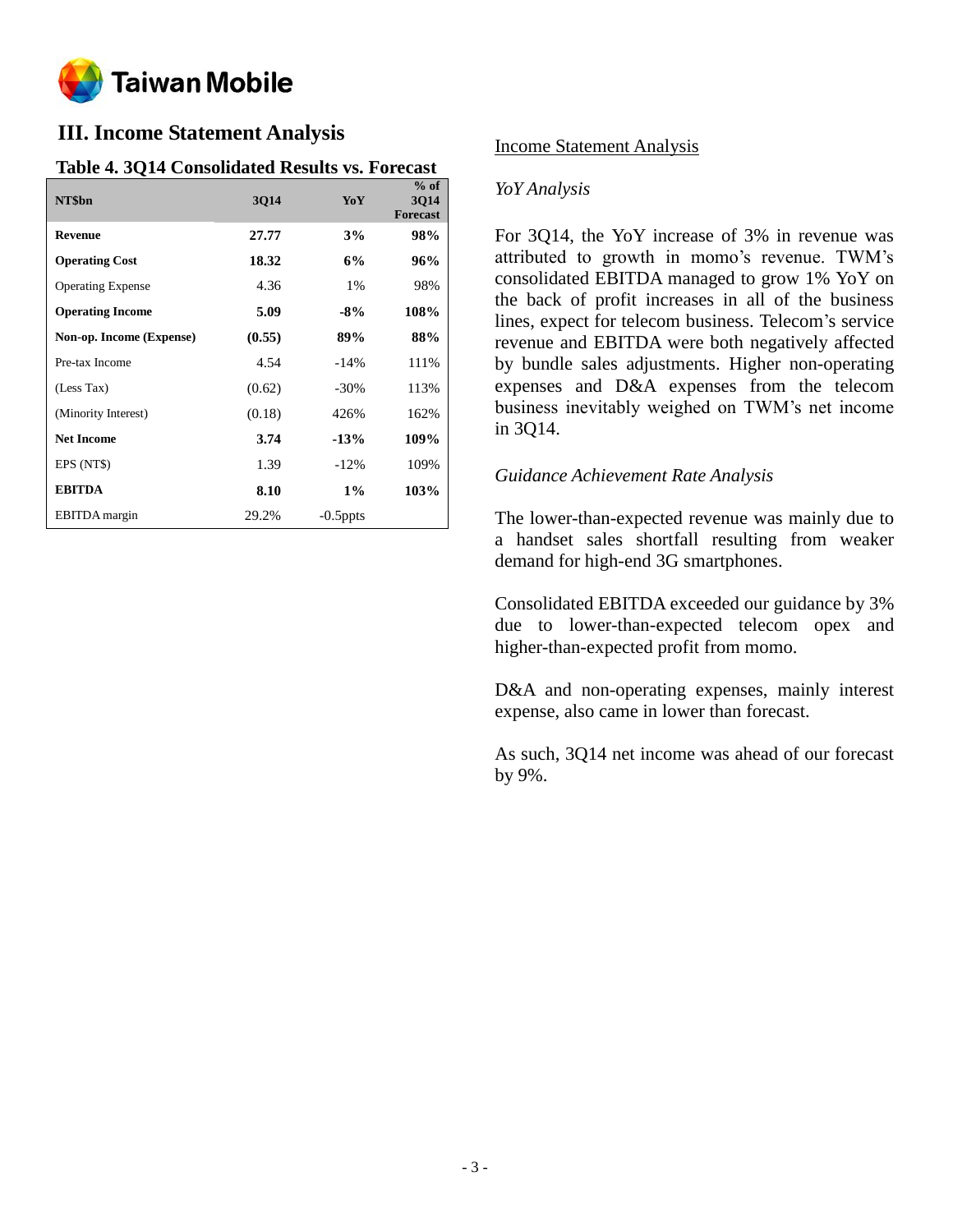

# **IV. Cash Flow Analysis**

### **Table 5. Cash Flow**

| 3Q14    | 2Q14    | 3Q13                                                                    |
|---------|---------|-------------------------------------------------------------------------|
| 7.59    | 6.68    | 5.89                                                                    |
| 4.54    | 5.15    | 5.19                                                                    |
| 2.47    | 2.37    | 2.19                                                                    |
| 0.54    | 0.40    | 0.31                                                                    |
| (0.65)  | (1.54)  | (2.20)                                                                  |
| 0.43    | 0.09    | 0.20                                                                    |
| 0.25    | 0.21    | 0.19                                                                    |
|         |         |                                                                         |
| (3.66)  | (4.79)  | (2.53)                                                                  |
| (3.59)  | (4.78)  | (2.63)                                                                  |
| (0.07)  | (0.01)  | 0.10                                                                    |
|         |         |                                                                         |
| (2.94)  | (4.07)  | (6.85)                                                                  |
| (15.06) | (0.22)  | (14.80)                                                                 |
| 7.79    | (11.47) | 7.56                                                                    |
| 4.49    | 0.80    | 0.40                                                                    |
| (0.11)  | 7.00    | 0.00                                                                    |
| (0.05)  | (0.18)  | (0.01)                                                                  |
|         |         |                                                                         |
|         |         |                                                                         |
|         |         |                                                                         |
| 0.99    | (2.18)  | (3.49)                                                                  |
|         |         | Including of necessary onto for continuous and the constitution of com- |

1. Inclusive of prepayments for equipment and the acquisition of computer software & other intangible assets

### **Table 6. Capex & FCF**

| NT\$bn                | 3014 | <b>2014</b> | <b>3Q13</b> |
|-----------------------|------|-------------|-------------|
| <b>Cash Capex</b>     | 3.59 | 4.78        | 2.63        |
| - Mobile              | 2.95 | 2.13        | 1.75        |
| - Fixed-line          | 0.30 | 0.44        | 0.37        |
| - Cable MSO           | 0.27 | 0.14        | 0.32        |
| - momo & others       | 0.06 | 2.07        | 0.19        |
| % of Revenue          | 13%  | 18%         | 10%         |
| <b>Free Cash Flow</b> | 4.00 | 1.90        | 3.26        |

### Cash Flow Analysis

In 3Q14, operating cash inflow increased QoQ and YoY mainly due to greater handset related accounts payables and equipment/construction payables regarding 4G base station deployments accrued in the quarter, resulting in a higher operating cash inflow.

The 3Q14 net investing cash outflow was mainly for a NT\$3.59bn cash capex, as explained in the following section.

In terms of financing activities, the net cash outflow of NT\$2.94bn was mainly a combination of a NT\$15.06bn dividend payment and a NT\$12.18bn increase in borrowings in 3Q14.

### Capex and Free Cash Flow Analysis

Continuous investments in the 4G network resulted in a YoY increase in cash capex. Compared to a quarter ago, 3Q14 cash capex decreased due to momo's spending on the logistics and warehousing center made in 2Q14. As a result, free cash yield was back on track to around 6% for the quarter.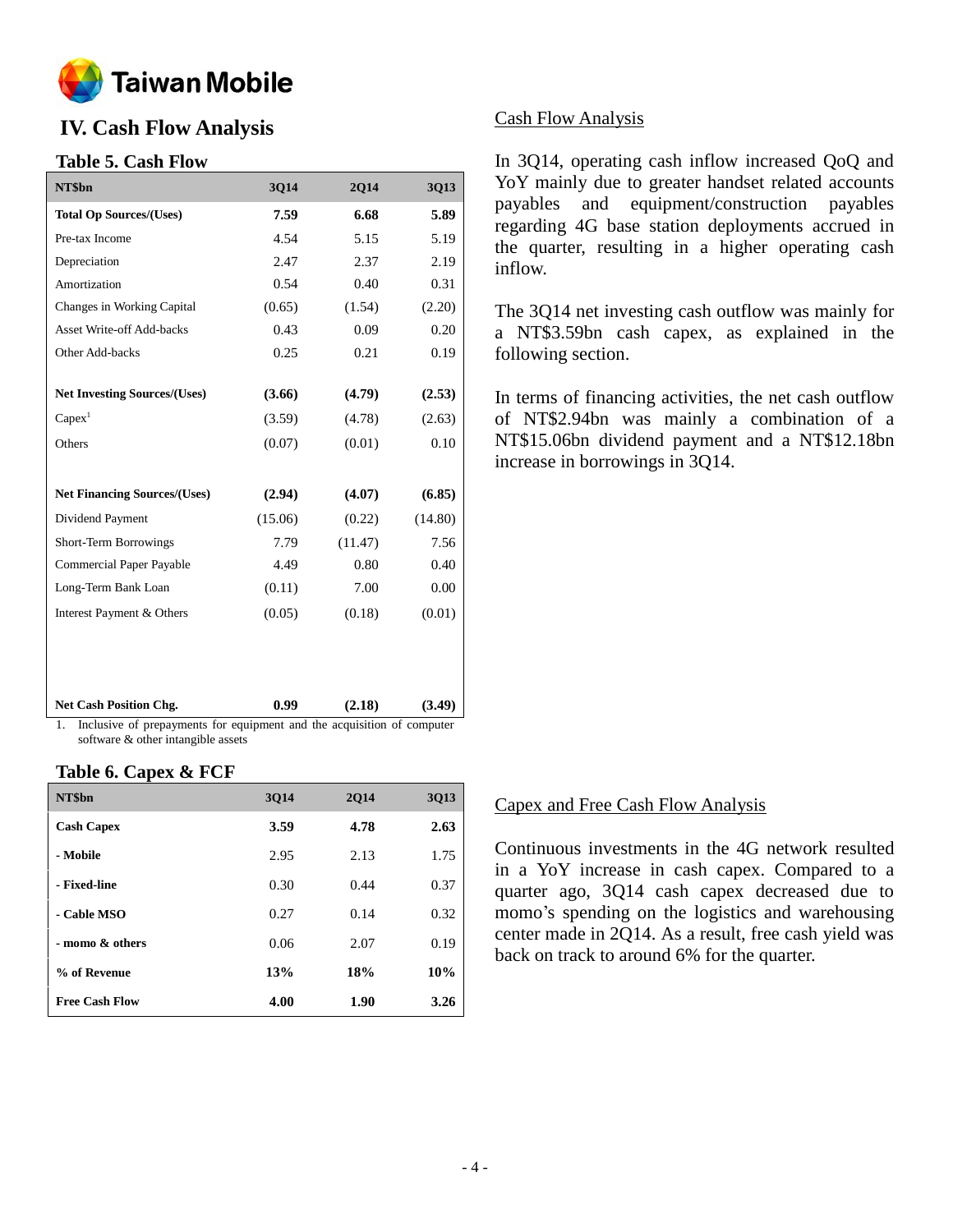

## **V. Balance Sheet Analysis**

### **Table 7. Balance Sheet**

| NT\$bn                             | 3Q14    | 2Q14    | <b>3Q13</b> |
|------------------------------------|---------|---------|-------------|
| <b>Total Assets</b>                | 146.66  | 143.08  | 109.35      |
| <b>Current Assets</b>              | 28.71   | 26.81   | 28.86       |
| - Cash & Cash Equivalents          | 6.99    | 6.00    | 7.79        |
| - Accounts Receivable              | 14.77   | 14.33   | 14.20       |
| - Inventories                      | 3.31    | 3.06    | 3.15        |
| - Other Current Assets             | 3.64    | 3.42    | 3.72        |
| Non-current Assets                 | 117.95  | 116.27  | 80.49       |
| - Long-Term Investment             | 2.51    | 2.57    | 4.20        |
| - Property and Equipment           | 47.24   | 45.27   | 42.52       |
| - Concession                       | 39.37   | 39.70   | 3.93        |
| - Other Non-current Assets         | 28.83   | 28.73   | 29.85       |
| <b>Liabilities</b>                 | 89.39   | 89.70   | 54.49       |
| <b>Current Liabilities</b>         | 55.14   | 55.39   | 35.41       |
| - ST Debt/Commercial Paper Payable | 28.17   | 15.88   | 12.73       |
| - Other Current Liabilities        | 26.97   | 39.51   | 22.68       |
| Non-current Liabilities            | 34.25   | 34.31   | 19.08       |
| - Long-Term Borrowings             | 28.98   | 29.08   | 14.79       |
| - Other Non-current Liabilities    | 5.28    | 5.23    | 4.29        |
| <b>Shareholders' Equity</b>        | 57.27   | 53.38   | 54.86       |
| -Paid-in Capital                   | 34.21   | 34.21   | 34.21       |
| -Capital Surplus                   | 12.49   | 12.48   | 12.43       |
| -Legal Reserve                     | 21.54   | 21.54   | 19.26       |
| -Un-appropriated Earnings          | 4.83    | 4.83    | 6.61        |
| -Treasury Shares                   | (31.08) | (31.08) | (31.08)     |
| -Retained Earnings & Others*       | 15.28   | 11.40   | 13.42       |

\* Including YTD profits, non-controlling interest and other equity items

### **Table 8. Ratios**

|                                  | 3014 | <b>2014</b> | <b>3Q13</b> |
|----------------------------------|------|-------------|-------------|
| <b>Current Ratio</b>             | 52%  | 48%         | 81%         |
| <b>Interest Coverage (x)</b>     | 27.0 | 36.9        | 51.0        |
| <b>Net Debt (Cash) to Equity</b> | 88%  | 73%         | 36%         |
| Net Debt (Cash) to EBITDA $(x)$  | 1.61 | 1.22        | 0.64        |
| <b>ROE</b> (annualized)          | 28%  | 33%         | 32%         |
| <b>ROA</b> (annualized)          | 11%  | 12%         | 16%         |

### Assets

In 3Q14, cash balance increased QoQ resulting from a higher operating cash inflow.

Inventories increased at the end of 3Q in preparation for meeting the strong demand for the iPhone 6.

The sequential increase in PP&E mainly came from the continuous addition of 4G equipment.

Taipei New Horizon has been consolidated into TWM's financials since Feb. 21, 2014. The YoY increase in concession was a reflection of TNH's NT\$7.4bn superficies granted by the government and the NT\$29bn 4G spectrum fee paid in 4Q13. The sequential drop in concession was due to the amortization of 4G spectrum fees kicking in for the quarter.

### Liabilities & Shareholders' Equity

Compared to a quarter ago, TWM increased its gross debt by NT\$12.18bn to fund cash dividend payments made in 3Q14. The YoY increase in debt level resulted from an investment in the LTE spectrum acquired in 4Q13.

Other current liabilities decreased QoQ due to the \$15.06bn cash dividends payable paid in 3Q14, but increased YoY as a result of larger handset and 4G equipment related payables.